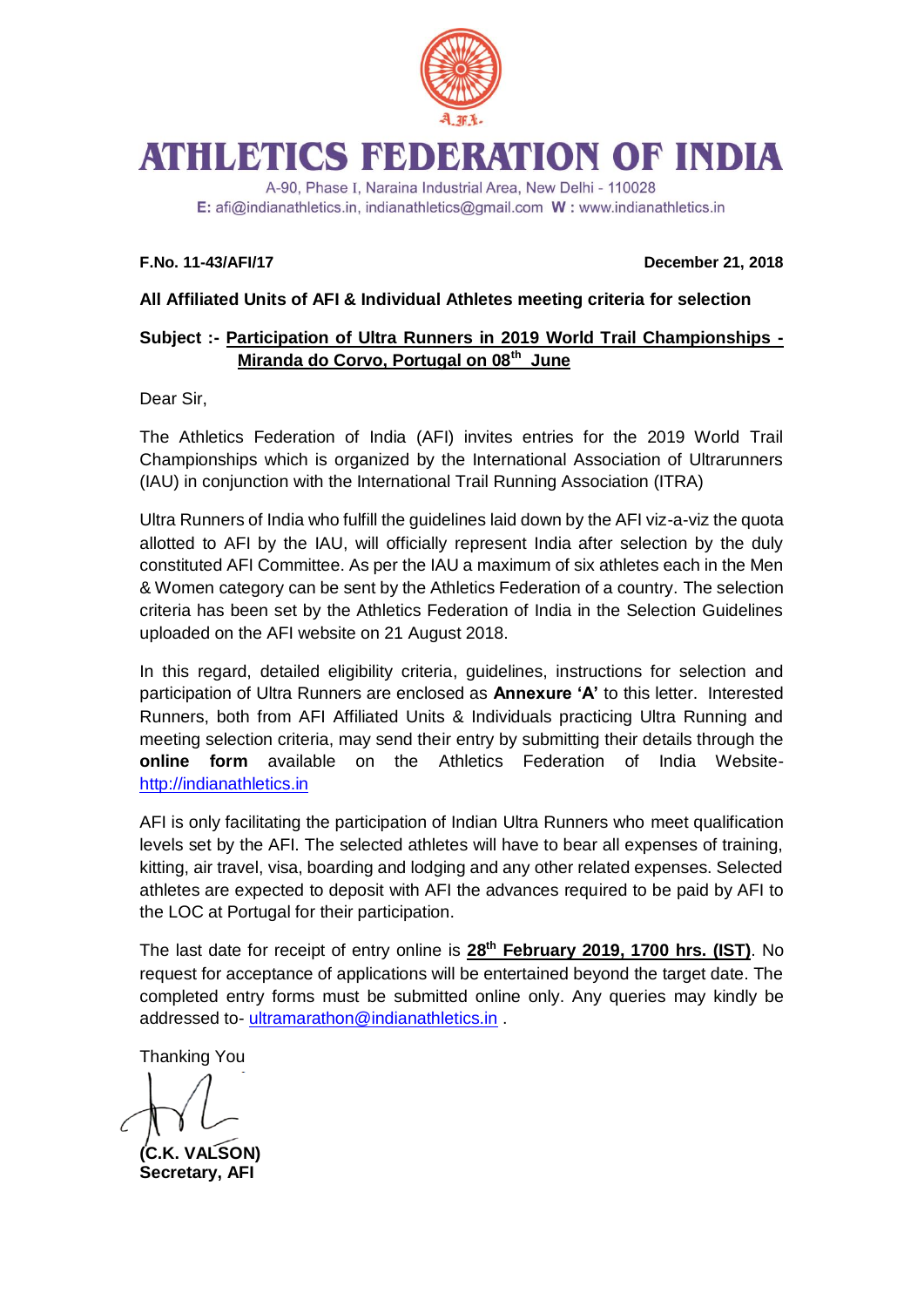#### **2019 TRAIL WORLD CHAMPIONSHIPS MIRANDA DO CORVO, PORTUGAL 08TH JUNE 2019 SELECTION / PARTICIPATION GUIDELINES AND ELIGIBILITY CRITERIA**

#### **Introduction**

1. The 2019 World Trail Championships is to be held on  $08<sup>th</sup>$  June 2019 at Miranda do Corvo, Portugal. [\(http://www.iau-ultramarathon.org/\)](http://www.iau-ultramarathon.org/). This is an International Association of Ultrarunners (IAU) Competition in conjunction with the International Trail Running Association (ITRA). Athletics Federation of India (AFI) herein has set out guidelines, eligibility criteria and process for selecting athletes to represent India at the 2019 Trail World Championships. The Trail World Championships will be part of the annual Trilhos dos Abutres held.

#### **The Course**

2. The course is a technical Trail of about 50 km, with a total elevation gain / loss of approximately 2100+ meter, and expected to have a cutoff time of 8 hours with intermediary cutoff timings. Details of the course are still to be announced by the Local Organising Committee.

#### **Selection Criteria**

3. **ITRA Performance Index-** ITRA certifies race routes based on the distance and elevation loss / gain and technicality involved. ITRA then awards a route with Endurance difficulty points; Mountain level points and a Finisher Criteria. The finishers of these races are awarded a 'score' This score represents an "evaluation" of the performance of a runner in the race in question, the highest possible score being 1000. The various scores given to a runner are used to calculate the runner's performance index (general or by trail category). The **ITRA performance index** is intended to provide a tool for evaluating the speed level of trail runners. In particular, the performance index can be used for comparing the speed of runners around the world, including athletes who may never have run in the same event.

(https://itra.run/page/269/FAQ scores and Performance index.html)

4. AFI Tool for selection of athletes. **The ITRA Performance Index is the tool that AFI (Ultra Running Committee) is applying to select the Athletes to represent India at the 2019 Trail World Championships.** The performance of Athletes who would be selected to represent India will be based on evaluation of individual athlete's performance as per the Race Category Specific cotation awarded to them by ITRA and given on the ITRA Website. Indian Ultra Trail Athletes can check their individual performance / cotation, under 'Search a runner' section of the ITRA Web site given at<http://www.i-tra.org/community/> .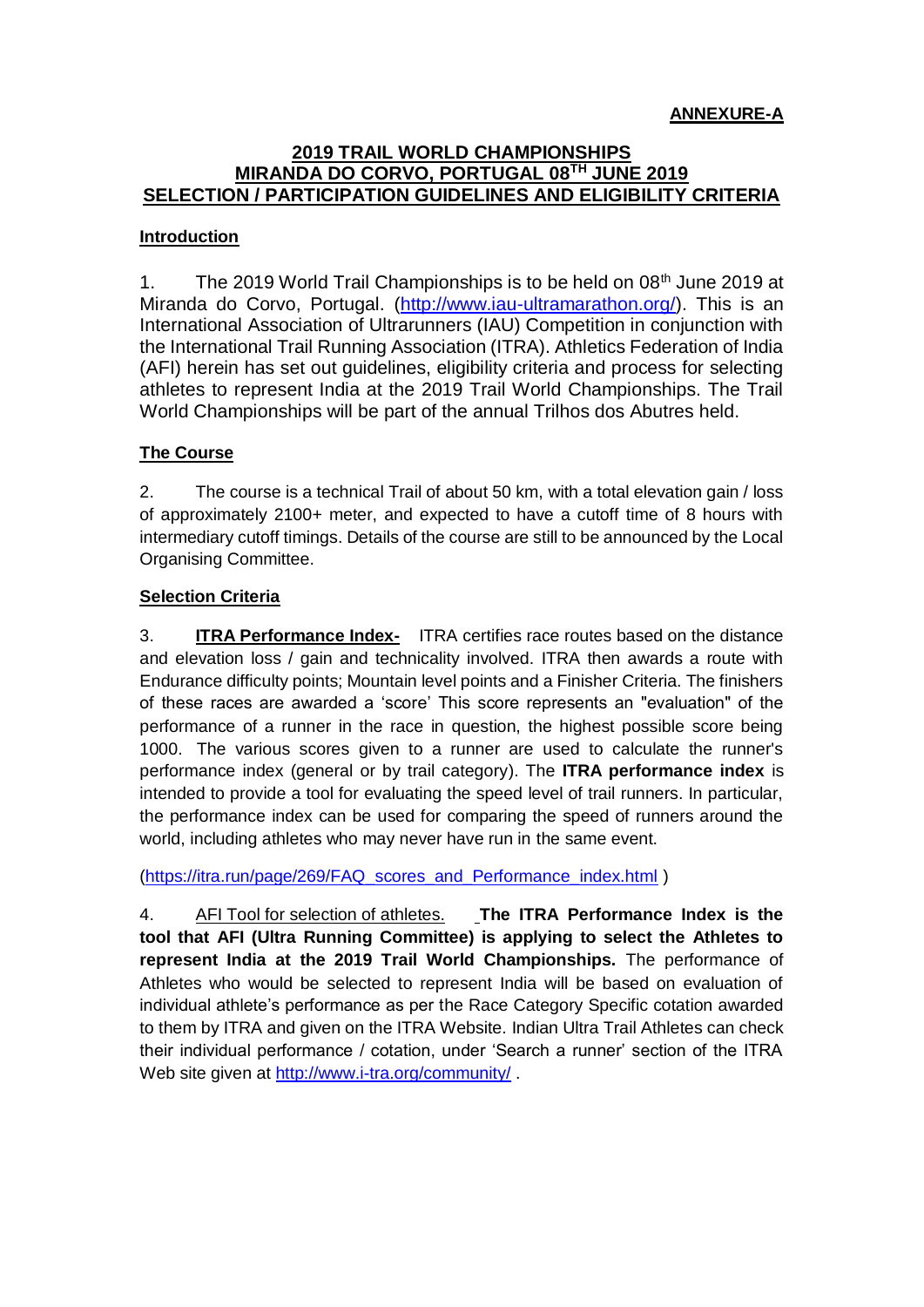5. **Minimum Requirements-** The 2019 Trail World Championship is a 50 km technical mountain course, with a total elevation gain / loss of approximately 2100+ meter, having a cutoff time of 8 hours. *The athlete, in the ITRA race Category of S (45 Km – 74 Km) or M (75 Km to 114 Km)* **should have obtained a minimum cotation of:**

**Men : 650**

**Women : 550**

## **Selection Process**

- 6. The selection process is as follows:
	- (a) Only Indian Citizens will be considered.

(b) Online Form. Athletes meeting the criteria need to submit the online form which is posted on the AFI website. [\(http://indianathletics.in](http://indianathletics.in/) )

(c) Qualifying period. The athlete should have run the race category specific races and have achieved the Race Specific Benchmark in a period 18 months before the date of the Championship and up to the date for submission of the application. The **Championship date 08 June is 2019,** *Last date for submission of the application is 28 February 2019*. **The Qualifying Period is from 07 December 2017 to 28 February 2019.**

(d) Race Results. The results of the races run by the athlete must be available on the website of the organizer as on the date of submission of the application. Also, the cotation should be available on the ITRA website. Results / cotation which are made available after the last date (28 February 2019) for submission of the application will not be considered.

(e) Proof of Fitness. In addition to meeting the Race Specific Bench Mark and Qualifying period, **athletes will also have to provide details of ultra races run in a period up to 12 months from the Championships date and up to the last date of submission of online form, as a proof of fitness, these are races run from 09 June 2018 to 28 February 2019**. If this information is not available, the athlete may not be considered for the selection process solely on the basis of having met the Race Specific Bench Marks during the Qualifying Period. *In addition the selected athletes may be required to undergo a fitness test as per the discretion of the selection committee. Failing this, the athlete may not be permitted to participate in the championships.*

(f) Team Composition. Up to 06 Men and 06 Women **or** as specified by the IAU, meeting the standards set by AFI could be selected to represent India.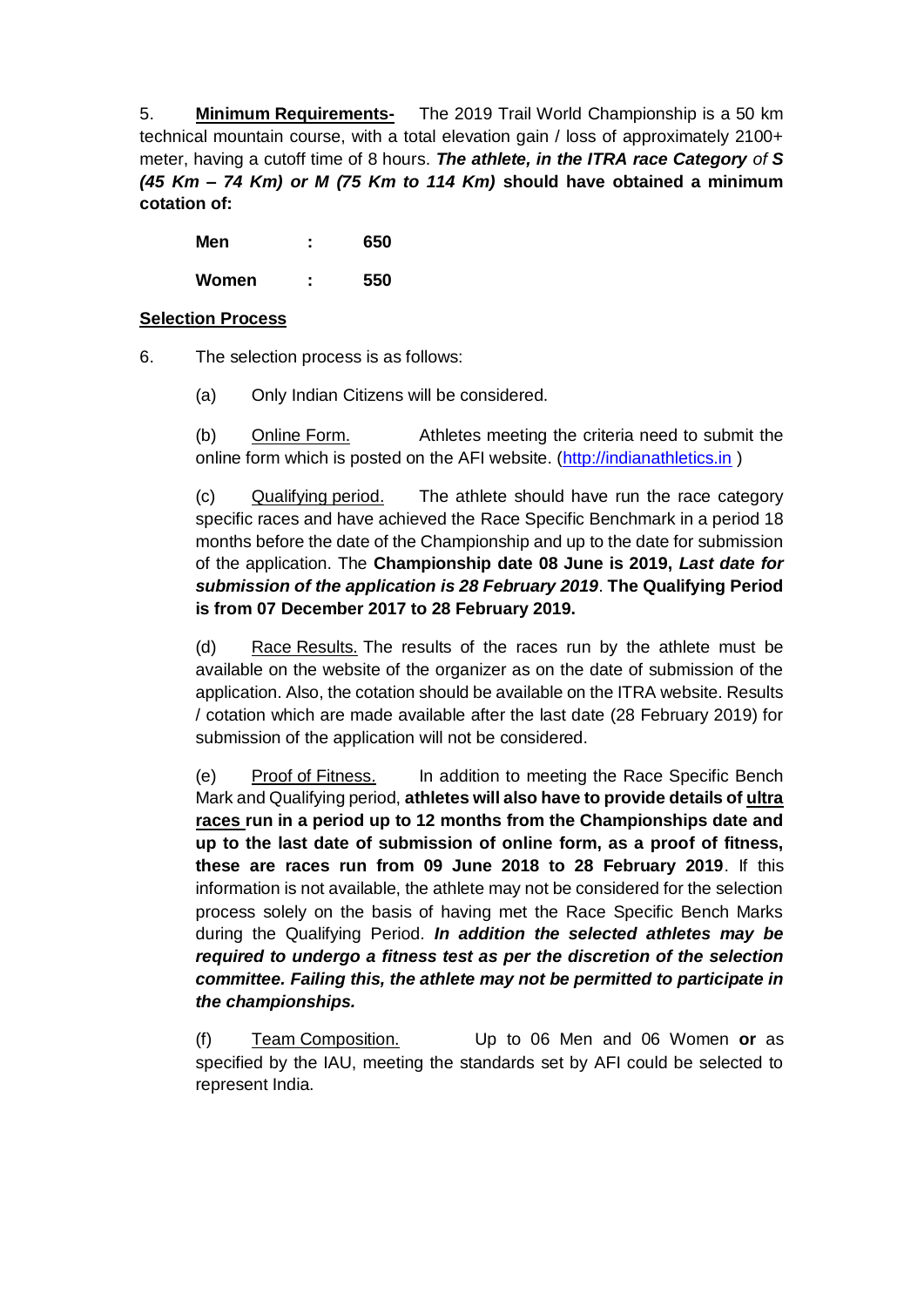# (g) **Selection Procedure.**

#### (i) **No selection trails will be carried out.**

(ii) Athletes will be selected based on the specified Race Category Races run during the qualifying period and the ITRA Race Category Specific cotation awarded under the S or M category.

(iii) In the event of a tie between the athletes who meet the selection criteria of cotation 650 for men and 550 for women, preference will be given to the athlete with a higher General cotation.

(iv) If there is a tie between athletes in the General cotation, then preference will be given to the athletes with more experience in trail races, and will be decided by the selection committee.

(h) **Intimation of Selection Results.** Selected athletes will be intimated by e-mail and result of the selection will be posted on the website of AFI- [\(http://indianathletics.in](http://indianathletics.in/)) one week after the last date of submission of applications, 28 February 2019.

# 7. **Expenditure for participation.** The details are as given:

(a) Athlete Funded Event. The selected Athletes will have to bear all cost of training, nutrition supplements, travel, visa, accommodation, and any other expenses related to these events. Athletes will be responsible for booking their flight tickets and processing their visa applications in time. AFI and the Local Organizing Committee of the event will provide documents required for processing the visa.

(b) Kitting. Basic kitting requirements will be met by AFI and is to be worn during the Championships. Any specific gear required for the race including shoes would need to be procured by the athletes.

(c) Accommodation. Although the IAU / LOC provides free boarding and lodging for up to 02 Men and 02 Women athletes (or as decided by IAU), the cost for accommodation will be shared among all athletes (men and women) selected and all athletes will be required to pay for accommodation equally. Accommodation payments will be done through AFI.

(d) Payment for accommodation.Selected athletes will be required to make a deposit in INR with the AFI towards accommodation. This amount will be decided on the basis of accommodation costs as specified by the LOC. Athletes will be required to give their willingness to fund their participation in the event at the time of submission of the application form and make the necessary deposit on time. Failure to make the accommodation deposit on time will result in withdrawal of the athlete's entry. Details of payments to be made will be intimated later.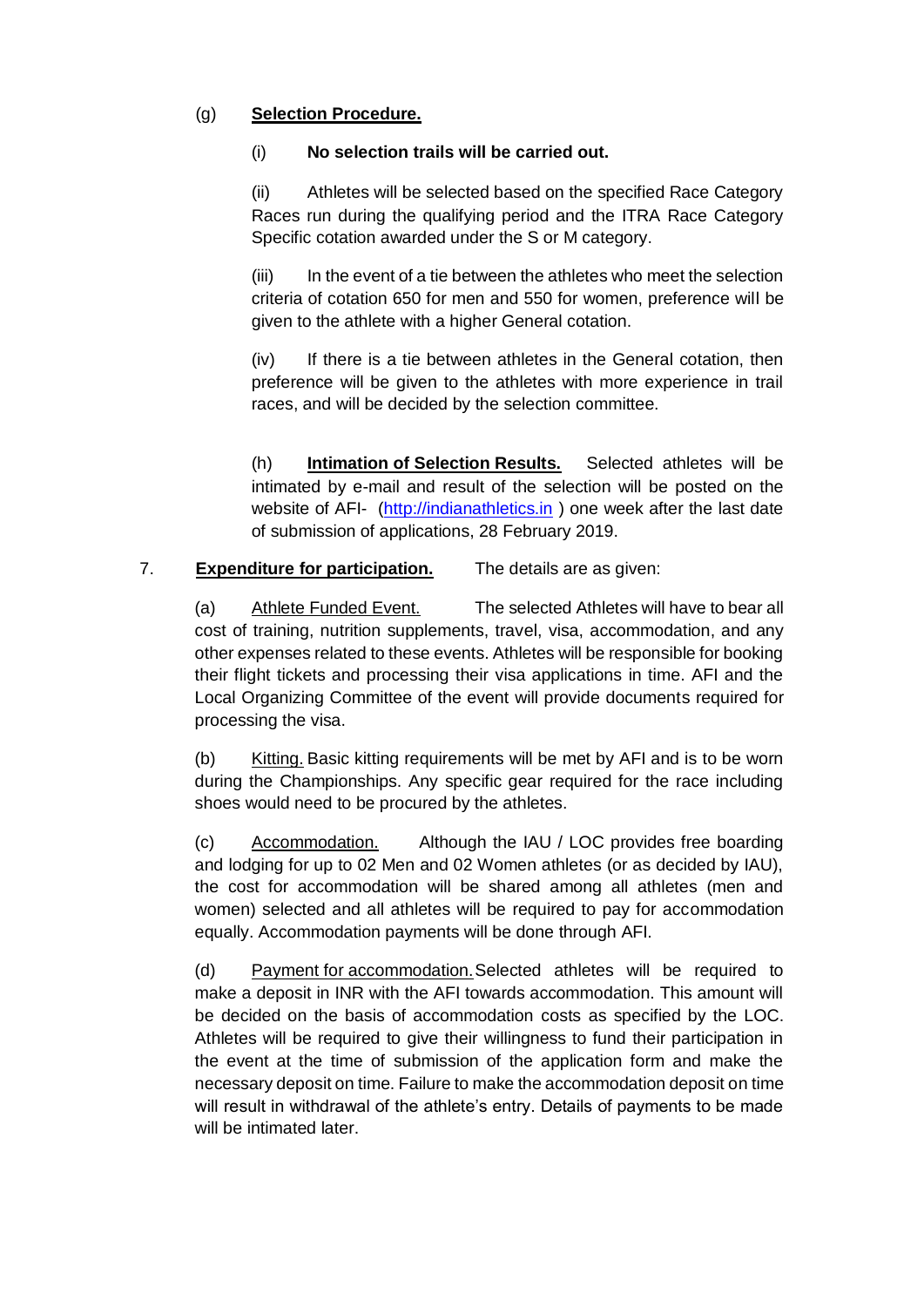(e) Refund of accommodation costs**.** If an athlete withdraws his / her name and is unable to proceed for the event once the final payments have been done by the AFI, the refund of payment made on account of accommodation will be subject to the same being refunded by the LOC and other expenditure incurred in the process.

(f) Sponsorship. If sponsorship is received for the team, the terms and conditions of the same will be intimated to the selected athletes.

- 8. Participation in competitions / races after announcement of selection. Athletes selected to represent the country are not to participate in any competition / races unless cleared by the Ultra Running Committee of AFI.
- 9. Selection Committee. The selection committee meeting will be held in the first week of March 2019 following which final team will be announced. The decision of selection committee will be final in regard to selection of the final team for the Trail World Championships 2019.

#### 10. **IMPORTANT DATES**

| (a) | Publication of Invitation           |   | 20 December 2018        |
|-----|-------------------------------------|---|-------------------------|
| (b) | Cutoff date at 1700 h to            |   |                         |
|     | receive completed applications      |   | 28 February 2019        |
| (c) | Announcement of team                |   | 07 March 2019           |
| (d) | <b>First installment of Advance</b> |   |                         |
|     | payment by selected athletes        | ÷ | Will be intimated later |
| (e) | Final installment of Advance        |   |                         |
|     | payment by selected athletes        | ÷ | Will be intimated later |
| (f) | Processing of visa                  |   | On receipt of           |
|     |                                     |   | Invitation letter from  |
|     |                                     |   | the LOC, Portugal.      |
| (g) | Departure for Portugal              | ÷ | 01-03 June 2019         |
| (h) | 2019 Trail World Championships      |   | 08 June 2019            |
| (i) | Departure from Portugal for India   |   | 11 June 2019            |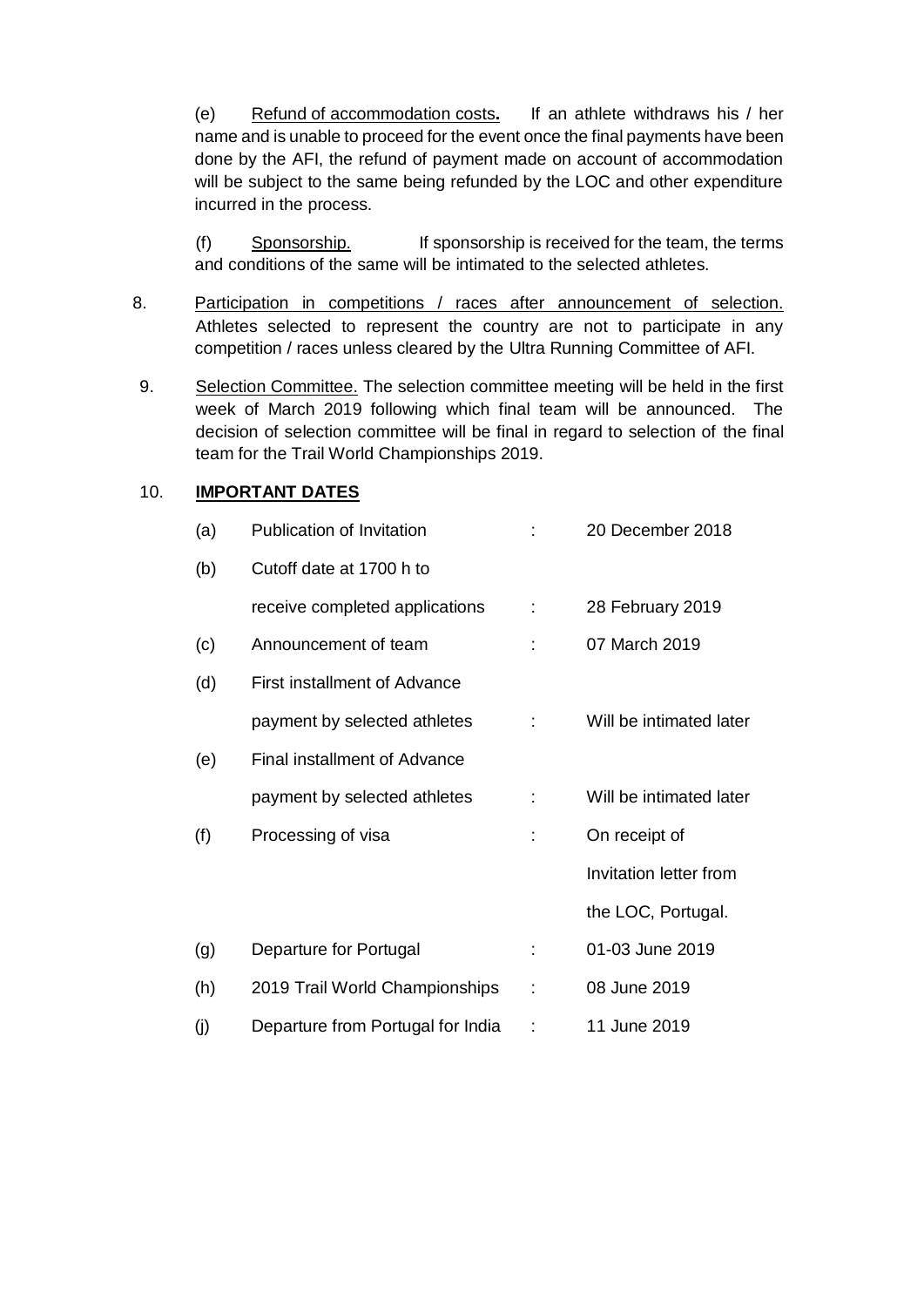# **Annexure - B**

# **IMPORTANT DETAILS REQUIRED TO FILL THE ONLINE APPLICATION FORM : 2019 TRAIL WORLD CHAMPIONSHIPS**

| 1. | <b>Full Name of Applicant</b>                                                                                                 |                                                        |                                                   |                                                  |
|----|-------------------------------------------------------------------------------------------------------------------------------|--------------------------------------------------------|---------------------------------------------------|--------------------------------------------------|
| 2. | Gender                                                                                                                        |                                                        |                                                   |                                                  |
| 3. | Date of Birth<br>(Such a 01 Jan 1966)                                                                                         |                                                        |                                                   |                                                  |
| 4. | Do you hold an Indian Passport? If Yes<br>please give Passport Number                                                         |                                                        |                                                   |                                                  |
| 5. | e-mail Address                                                                                                                |                                                        |                                                   |                                                  |
| 6. | <b>Cell Phone Number(s)</b>                                                                                                   |                                                        |                                                   |                                                  |
| 7. | <b>Present Address</b>                                                                                                        |                                                        |                                                   |                                                  |
| 8. | Detail of Trail Races (S / M) within the<br>Qualifying period of 07 December 2017 to<br>28 February 2019 having the best ITRA | <b>Name</b><br><b>of</b><br><b>Ultra Trail</b><br>Race | <b>ITRA</b><br><b>Cotation</b>                    | Web Link to<br>official<br>the<br>race result    |
|    | <b>Cotation</b>                                                                                                               |                                                        |                                                   |                                                  |
| 9. | Proof of Fitness - Detail of Ultra Races run<br>between 09 June 2018 to 28 February 2019                                      | <b>Name</b><br><b>of</b><br><b>Ultra Race</b>          | <b>Timing</b><br>$\prime$<br>distance<br>achieved | Link to<br>Web<br>official<br>the<br>race result |
|    |                                                                                                                               |                                                        |                                                   |                                                  |
|    |                                                                                                                               |                                                        |                                                   |                                                  |